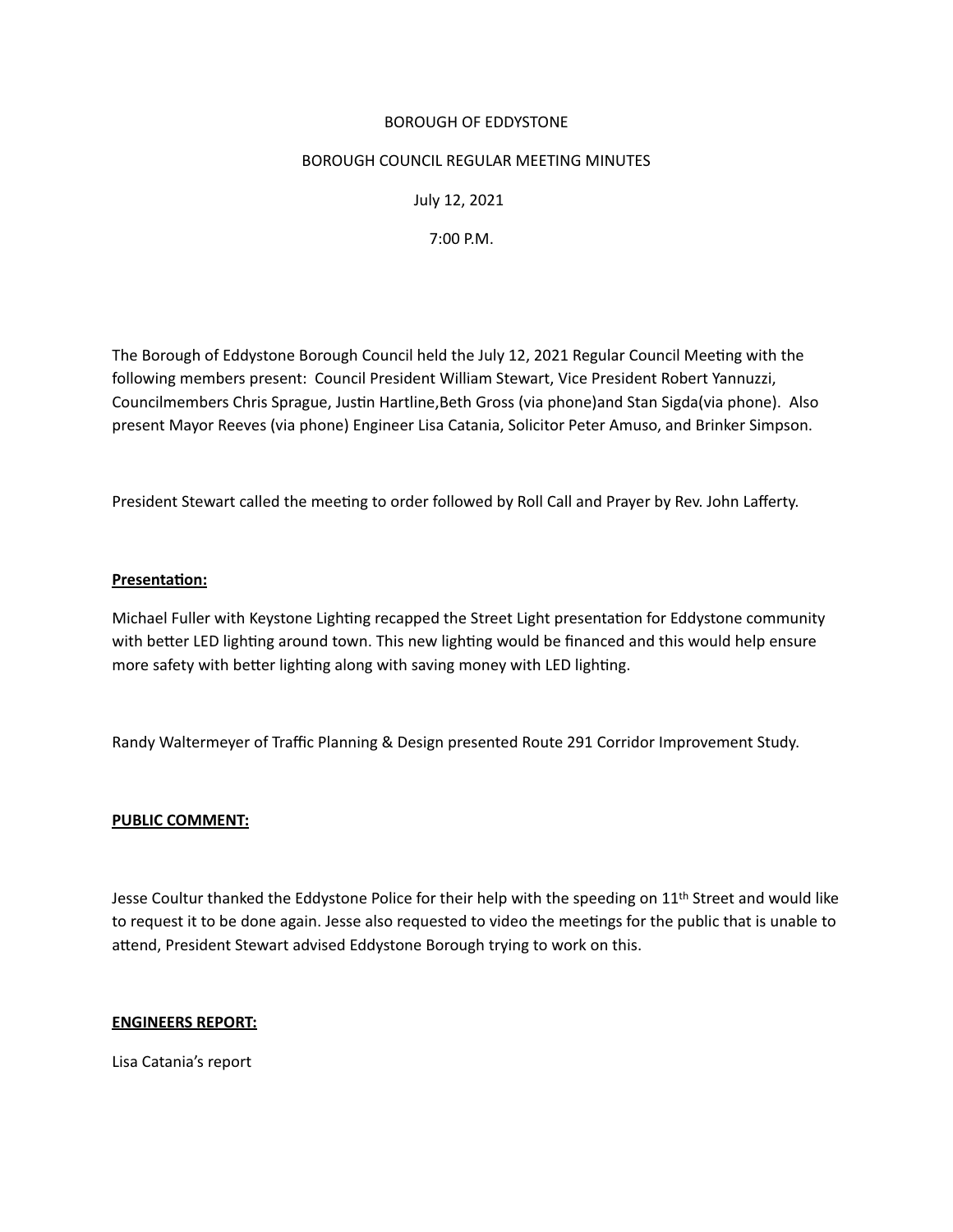## **RIGHT TO KNOW SUBMISSIONS:**

All satsfied

## **DISCUSSION:**

Amy Naill with Eddystone Recreaton updated all with the past Story Times and Movie Nights for the community.

RACP Commitee to be formed and a RACP public session scheduled for July 29, 2021 at 7 pm Joe Hughes Hall.

Dawn Jones noted that Eddystone Fire Department is in need of volunteers, anyone interested please contact the Eddystone Fire Department directly. Dawn also relayed that she has submited her EFD volunteer application and will update Council next month in hopes of being accepted to the EFD volunteers.

Councilman Sigda requested that Precision Sewer Services bill from January be paid as soon as possible.

# **Acton Items**

Motion: Approval of Minutes from Zoom Regular Council Meeting (06/14/2021) once public name corrected (done) Motion made by Beth Gross, 2<sup>nd</sup> by Rob Yannuzzi, Motion carries 6-0

Motion: To approve the Treasurer's Report for the month of June 2021 as reported by Donna Stilwell of Brinker Simpson, Motion made Chris Sprague, 2<sup>nd</sup> by Beth Gross, Motion carries 6-0

Motion: To approve the Cash Receipts & Disbursements Journal for the month of June 2021 as reported by Donna Stilwell of Brinker Simpson, Motion made by Justin Hartline, 2<sup>nd</sup> by Beth Gross, Motion carries 5-1 (Sigda-No)

Motion: To approve the Police Report for the month of June 2021 as presented by Chief Mokshefsky Motion made by Rob Yannuzzi, 2<sup>nd</sup> by Chris Sprague, Motion carries 6-0

Motion: To approve the Fire Report for the month of June 2021 as reported by Rich Meyers, Motion made by Stan Sigda, 2<sup>nd</sup> by Chris Sprague, Motion carries 6-0

Motion: To approve the EMS Report for the month of June 2021 as reported by Rich Meyers, Motion made by Rob Yannuzzi, 2<sup>nd</sup> by Chris Sprague, Motion carries 6-0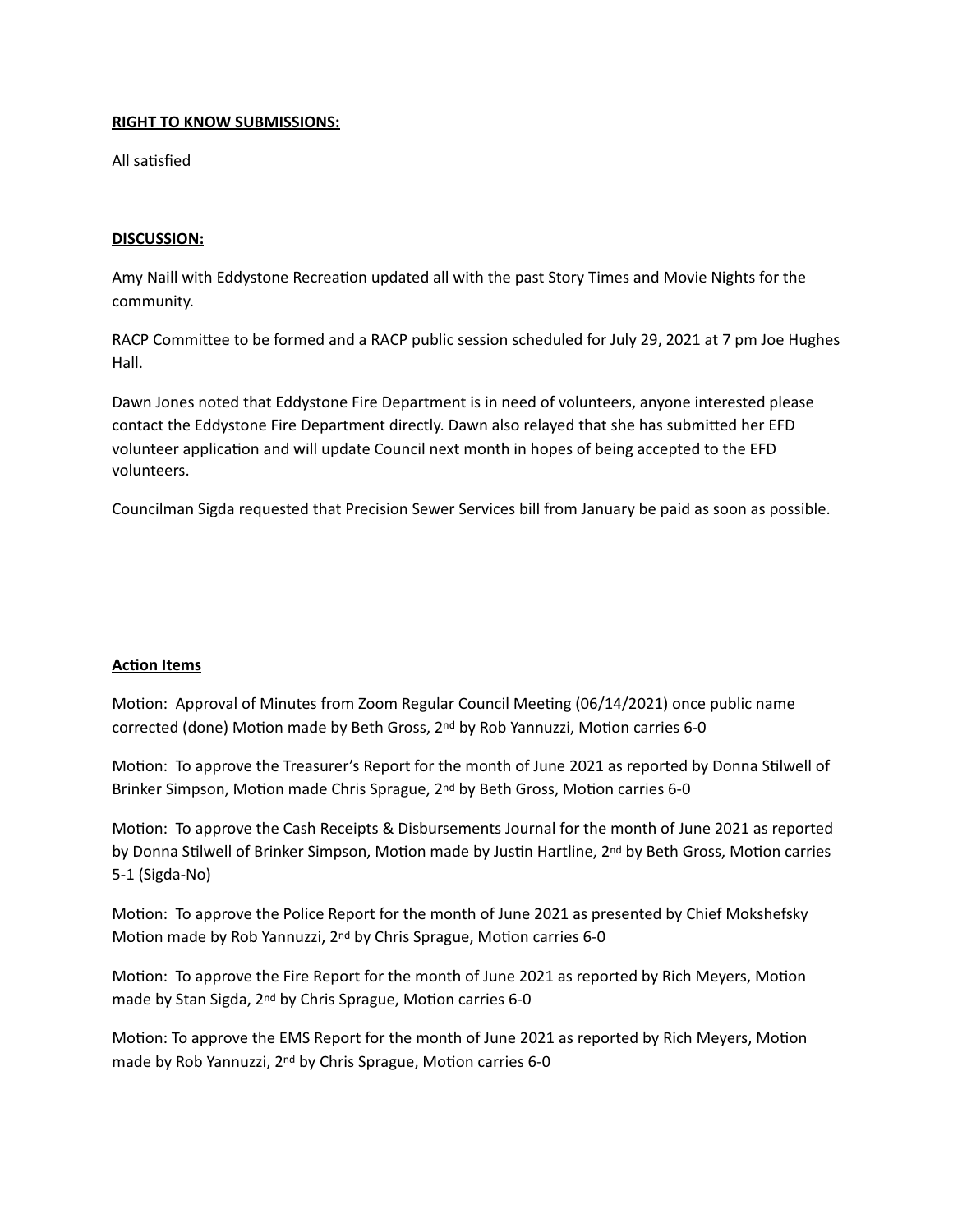Motion: To approve the BCO's report for the month of June 2021 as presented by BCO Catania Motion made by Beth Gross, 2<sup>nd</sup> by Rob Yannuzzi, Motion carries 6-0 (BCO for May 2021 tabled again)

Motion: To approve the Health Report for the month of June 2021 as presented by Dawn Jones Motion made by Chris Sprague, 2<sup>nd</sup> by Rob Yannuzzi, Motion carries 6-0

Motion: To approve the hiring of part time season help with summer painting, Eric Groy, Markell Lee, and Michael Orr, Motion made by Beth Gross, 2<sup>nd</sup> by Stan Sigda, Motion carries 6-0

Motion: To adopt the RSLPP Street Light Resolution2021-07, Motion made by Beth Gross, 2<sup>nd</sup> by Stan Sigda, Motion carries 6-0

Motion: To approve the RACP Resolution 2021-08, Motion made by Beth Gross, 2<sup>nd</sup> by Stan Sigda, Motion passes 6-0

Motion: To accept Brinker Simpson Accounting Services engagement letter effective July 1, 2021, Motion made by Beth Gross, 2<sup>nd</sup> by Stan Sigda, Motion carries 6-0

Motion: To approve the Finance Director Brinker Simpson to seek RACP financing, Motion made by Chris Sprague, 2<sup>nd</sup> by Beth Gross, Motion carries 6-0

Motion: To approve all bank reconciliations by Brinker Simpson, Motion made by Chris Sprague, 2<sup>nd</sup> by Rob Yannuzzi, Motion carries 6-0

Motion: To approve final payment to Hulton Contracting, Inc. in the amount of \$28,525.00 for the Lower Roof Rehabilitation, Motion made by Chris Sprague, 2<sup>nd</sup> by Justin Hartline, Motion carries 6-0

Motion: To approve the change order for the Lower Roof Rehabilitation in the amount of \$8750.00, for work that was not needed, Motion made by Justin Hartline, 2<sup>nd</sup> by Chris Sprague, Motion carries 6-0

Motion: To approve the authorization of \$7308 up-fitting for the new 2021 Police SUV purchased thru New Holland Auto Group Fleet, Motion made by Rob Yannuzzi, 2<sup>nd</sup> by Chris Sprague, Motion carries 6-0

Motion: To approve the Recreational Open Space Ordinance 2021-01, Motion made by Rob Yannuzzi, 2<sup>nd</sup> by Chris Sprague, Motion carries 6-0

Motion: To award Traffic Planning & Design authorization to negotiate the cost of the work, Motion made by Chris Sprague, 2<sup>nd</sup> by Justin Hartline, Motion carries 6-0

Motion: To award the 2021 Road Program Re-Bid to A F Damon, Motion made by Chris Sprague,  $2^{nd}$  by Beth Gross, Motion carries 6-0

# ADJOURNMENT: Motion made by Rob Yannuzzi, 2<sup>nd</sup> by Chris Sprague. Motion carries 6-0.

Submited by,